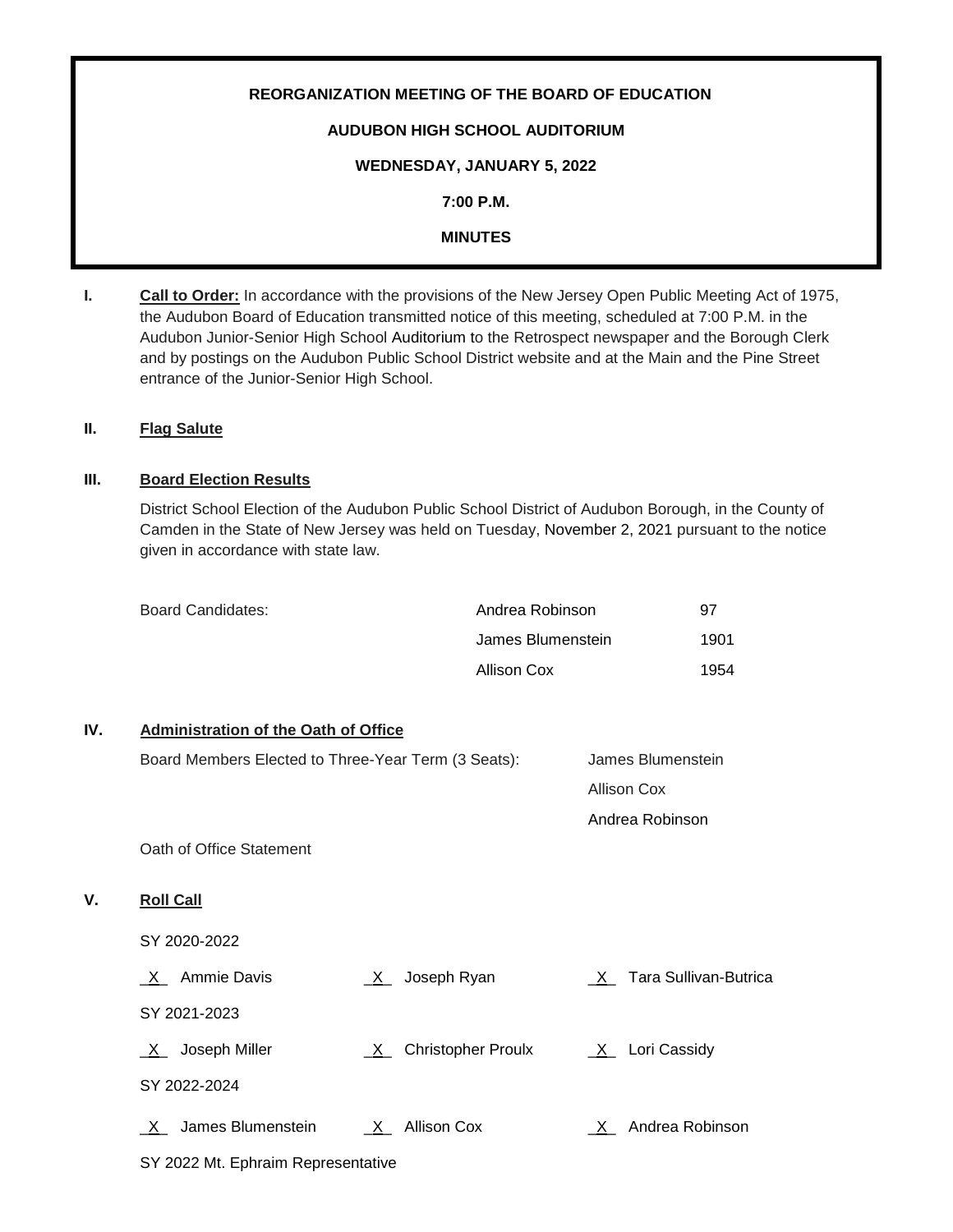**X** Nancy Schiavo

## **VI. Reorganization of the Board**

## **MOTION TO APPROVE ITEM 1**

Motion by Mr. Ryan and seconded by Mr. Proulx

#### 1. **Office of President**

 Motion to Nominate Board President: Joseph Ryan nominated James Blumenstein as Board President

| Motion to Approve Item 1: _ J. Ryan |                        | Second: __C. Proulx_ |                   |
|-------------------------------------|------------------------|----------------------|-------------------|
| X Ammie Davis                       | $X$ Joseph Ryan        | X Tara Butrica       | $X$ Nancy Schiavo |
| $X$ Joseph Miller                   | _X_ Christopher Proulx | _X_ Lori Cassidy     |                   |
| _X_ James Blumenstein               | _X_ Allison Cox        | _X_ Andrea Robinson  |                   |

#### **VOTE FOR ITEM 1**

Motion approved by unanimous roll call (10-0)

The Board Secretary/Business Administrator declares Jim Blumenstein duly elected as the President of Audubon Board of Education, President assumes chairmanship of meeting.

#### **MOTION TO APPROVE ITEM 2**

Motion by Mrs. Schiavo and seconded by Mr. Miller

## 2. **Office of Vice-President**

Motion to Nominate Board Vice President: Nancy Schiavo nominated Ammie Davis as Board Vice President

Motion to Approve Item 2: N. Schiavo\_\_\_\_\_\_\_\_\_ Second: \_\_ J. Miller\_

## **Roll Call**

- \_X\_ Ammie Davis \_\_\_\_\_\_\_X\_ Joseph Ryan \_\_\_\_\_\_\_\_X\_ Tara Butrica \_\_\_\_\_\_\_X\_ Nancy Schiavo
- $X$  Joseph Miller  $X$  Christopher Proulx  $X$  Lori Cassidy
- \_X\_ James Blumenstein \_X\_ Allison Cox \_X\_ Andrea Robinson

# **VOTE FOR ITEM 2**

Motion approved by unanimous roll call (10-0)

The Board Secretary/Business Administrator declares Ammie Davis duly elected as the Board Vice President

## **MOTION TO APPROVE ITEM 3**

Motion by Mrs. Butrica and seconded by Mr. Proulx

## 3. **Board Meeting Dates**

Audubon BOE Reorganization Meeting Agenda January 5, 2022 Page | 2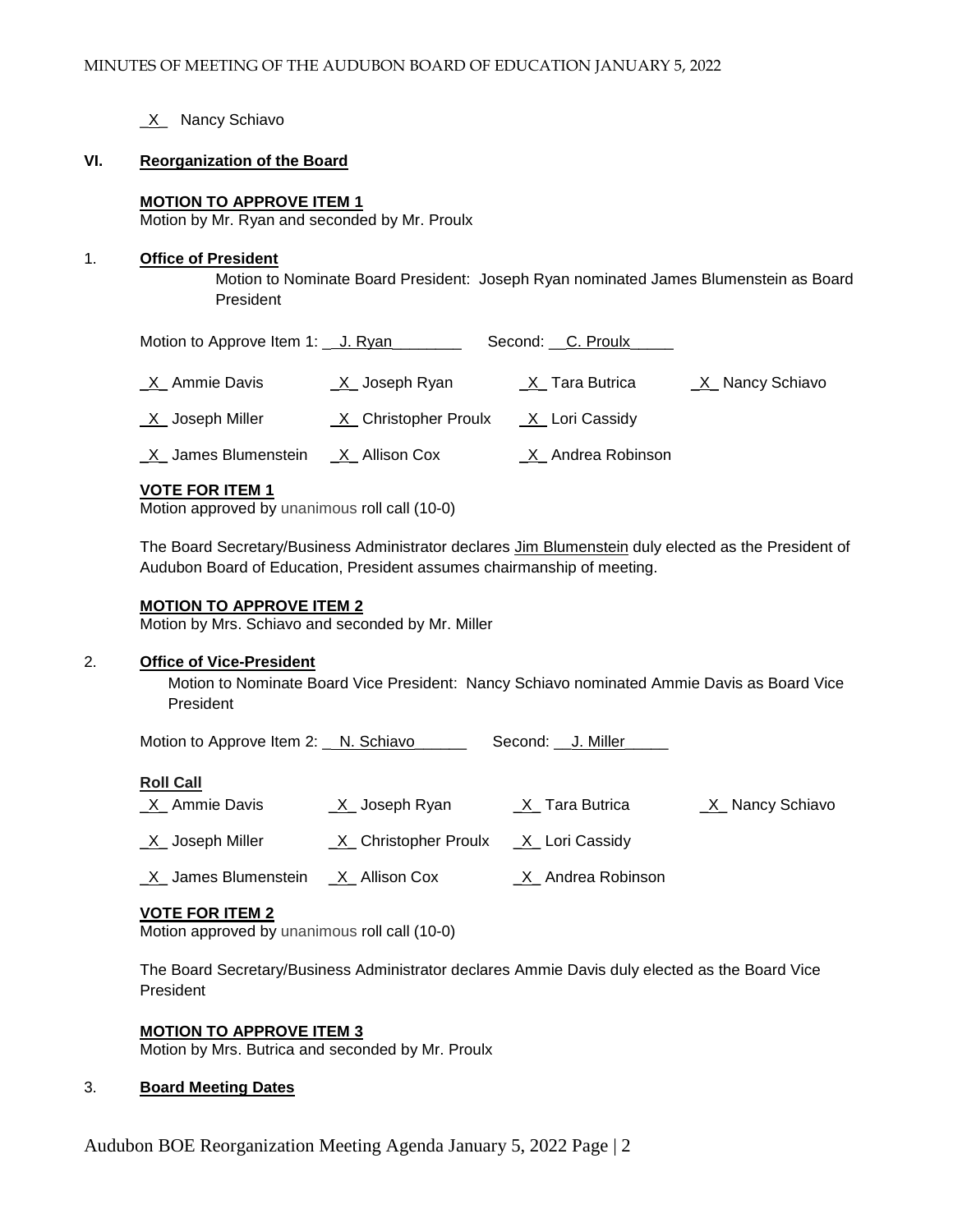Motion to approve the Board meeting dates for the period of January 5, 2022 through January 4, 2023. Meetings will begin as noted with the Executive Closed Session at 6:30 pm, followed by the Action meeting at 7:00 PM except for the Re-Organization Meeting on January 4, 2023 which will start at 7:00pm

#### **Roll Call**

| X Ammie Davis              | <u>_X_</u> Joseph Ryan | _X_ Tara Butrica    | <u>X</u> _ Nancy Schiavo |
|----------------------------|------------------------|---------------------|--------------------------|
| <u>X</u> Joseph Miller     | _X_ Christopher Proulx |                     |                          |
| <u>X</u> James Blumenstein | <u>_X_</u> Allison Cox | .X_ Andrea Robinson |                          |

## **VOTE FOR ITEM 3**

Motion approved by unanimous roll call (10-0)

#### **VII. Governance**

#### **MOTION TO APPROVE ITEMS 1-2**

Motion by Mr. Miller and seconded by Mrs. Cox

- 1. Motion to approve Audubon Board of Education's compliance with the Ethics Acts thereby certifying that:
	- i. The School Ethics Act and Code of Ethics for School Board Members has been received and discussed,
	- ii. Policies and Procedures regarding training of district Board of Education members have been adopted, and
	- iii. Each School Board of Education member acknowledges receipt of the Code of Ethics for School Board Members and has become familiar with the Code of Ethics.
- 2. Motion to approve Robert's Rule of Order as the basis for the conduct of all meetings of the Audubon Board of Education.

Motion to Approve Item(s) 1 through 2: \_\_\_ J. Miller\_\_\_\_\_ Second: \_\_\_A. Cox\_\_\_\_\_\_

#### **Roll Call**

- \_X\_ Ammie Davis \_X\_ Joseph Ryan \_X\_ Tara Butrica \_X\_ Nancy Schiavo
- \_X\_ Joseph Miller \_X\_ Christopher Proulx \_X\_ Lori Cassidy

X\_ James Blumenstein X\_ Allison Cox X\_ Andrea Robinson

## **VOTE FOR ITEMS 1-2**

Motion approved by unanimous roll call (10-0)

# **VII. OPERATIONS**

**IX. EDUCATION**

## **X. HUMAN RESOURCES**

## **XI. Public Participation:** (Open Discussion)

Audubon BOE Reorganization Meeting Agenda January 5, 2022 Page | 3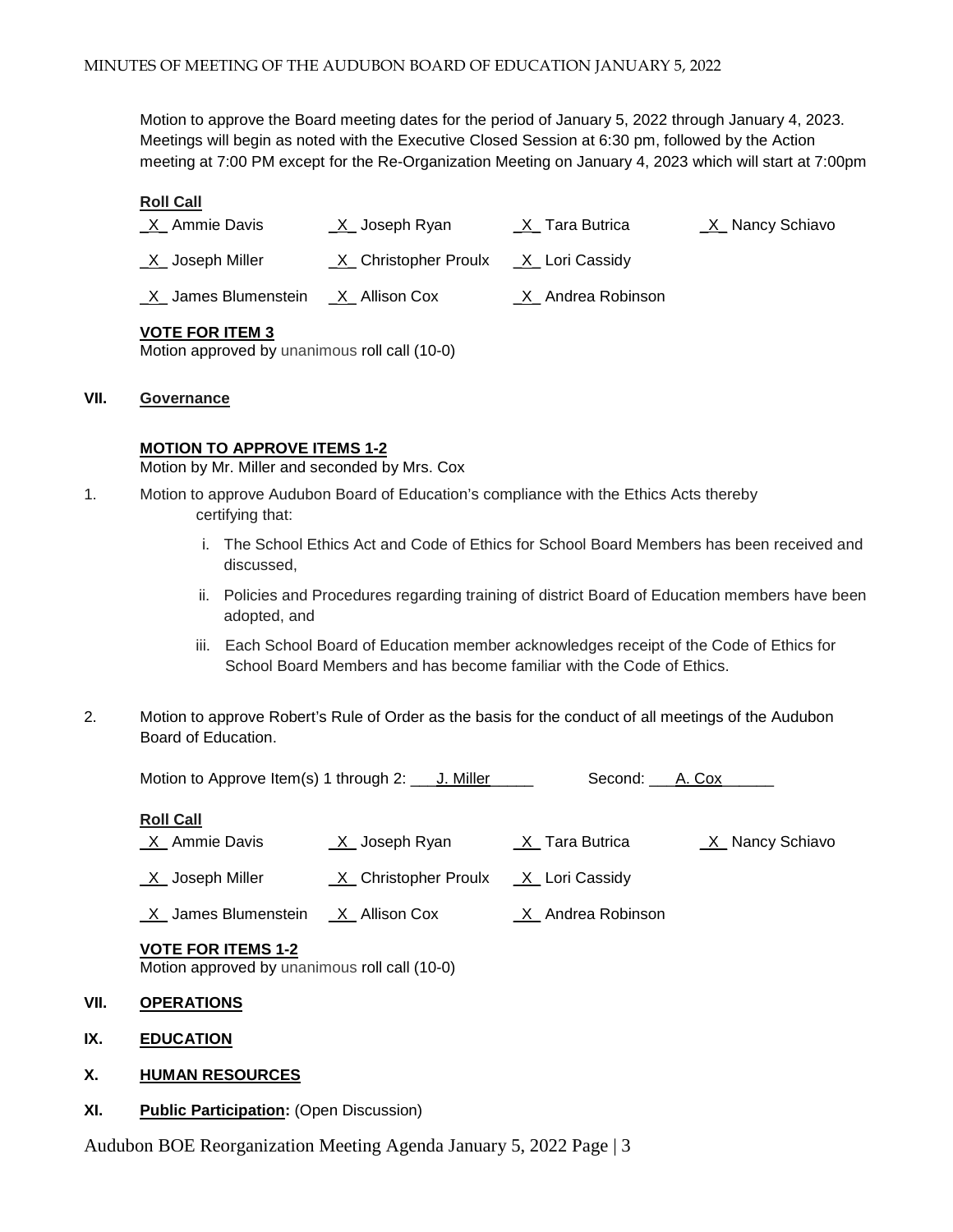The Board of Education recognizes the value of public comment on educational issues and the importance of allowing members of the public to express themselves on school matters of community interest.

In order to permit the fair and orderly expression of such comment, the Board has set aside two portions of this Board meeting for public comment on any school or school district issue that a member of the public feels may be of interest to the residents of the school district.

For the first portion, public comments are invited on matters pertaining only to the agenda for tonight's meeting. For the second portion, public comments are invited on all matters pertaining to the school district.

Participants should announce their name, address, and any group they may represent, if applicable. The Board reserves the right to limit public discussion. Public discussion of a topic will be limited to fifteen (15) minutes, and individual speakers will be limited to three (3) minutes. No participant may speak more than once on the same topic until all others who wish to speak on that topic have been heard. Reference bylaws #0167 of the Audubon Public Schools Board of Education Policy Manual.

The Board uses the public comment period as an opportunity to listen to citizen. Not all issues brought to a Board meeting will be resolved at that particular meeting. Complaints stated or actions requested by the public may be taken under advisement by the Board for investigation, discussion, actions, or disposition at a later date or time. The public comments sessions are an opportunity for citizens to share their opinions and remarks with the Board; it is not a question and answer session. The Board may or may not respond to public comments at the time they are made and is under no obligation to do so.

The Board does not endorse public comments nor will the Board be held liable for comments made by members of the public. Any individuals who may be the subject of public comments, including district employees, shall retain all rights against defamation and slander according to the laws of New Jersey.

#### **XII. ADJOURNMENT**

- 1. There will be a Board Retreat on January 8, 2022 at 9:00 am in the Audubon Junior-Senior High School Media Center. No action will be taken.
- 2. The next Board of Education meeting is scheduled for Wednesday, January 19, 2022 at 6:30 PM in the Audubon Junior-Senior High School auditorium.
- 3. Motion by Mrs. Cox seconded by Mr. Proulx to adjourn closed Authorizing Executive session at 7:15pm. Motion approved by unanimous roll call (10-0)

| Motion to Approve: A. Cox  | Second: C. Proulx      |                     |                 |
|----------------------------|------------------------|---------------------|-----------------|
| <b>Roll Call</b>           |                        |                     |                 |
| $X$ Ammie Davis            | $X$ Joseph Ryan        | X Tara Butrica      | X Nancy Schiavo |
| <u>X</u> Joseph Miller     | _X_ Christopher Proulx | _X_ Lori Cassidy    |                 |
| <u>X</u> James Blumenstein | <u>X</u> _Allison Cox  | _X_ Andrea Robinson |                 |

*The Audubon Board of Education reserves the right to add and/or delete motions or make changes to motions in this agenda up to the time of the meeting and during the actual meeting.*